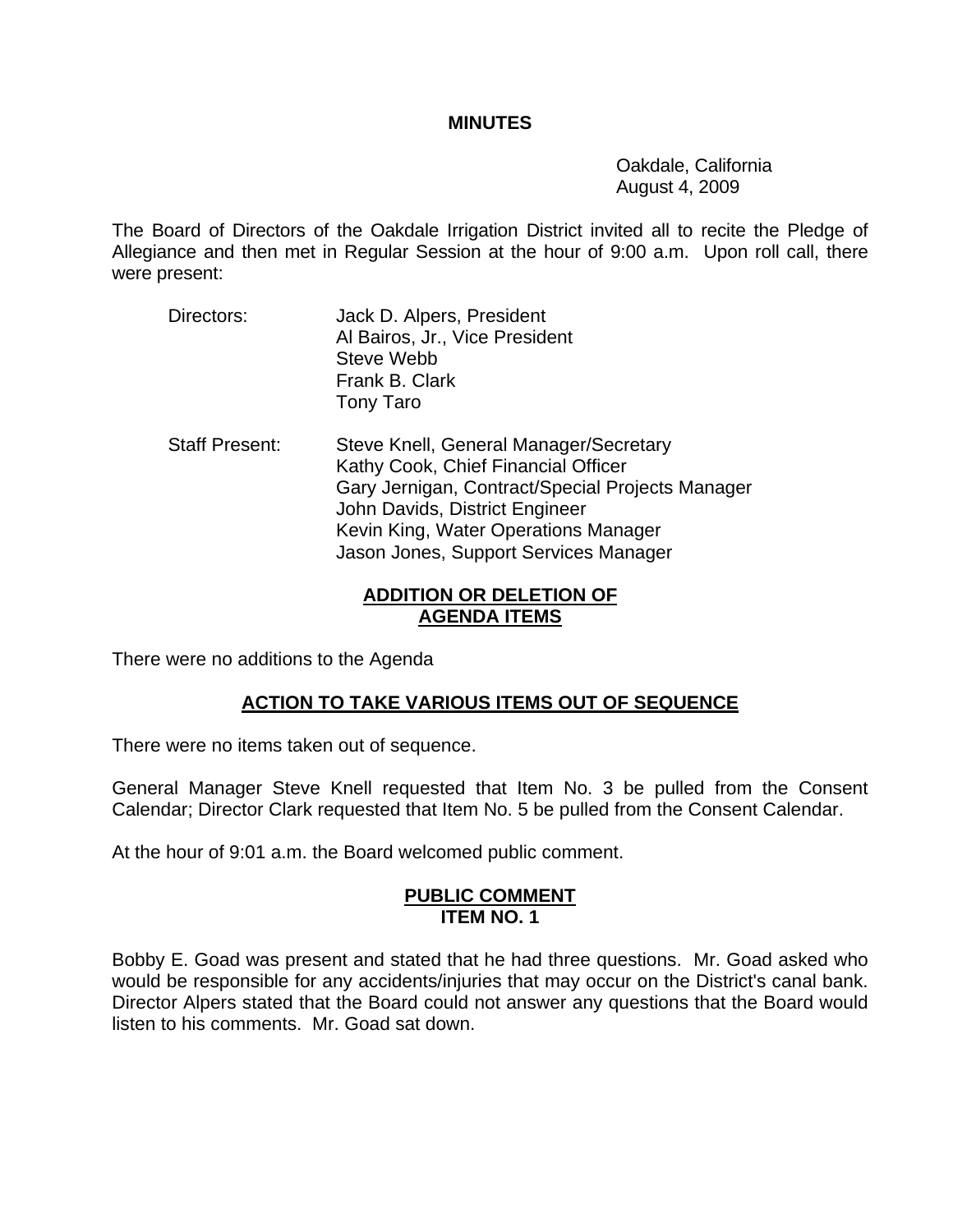## **CONSENT ITEMS ITEM NOS. 2, 4, 6, 7, 8**

### **ITEM NO. 2 APPROVE THE BOARD OF DIRECTORS' MINUTES OF THE SPECIAL MEETING OF AUGUST 4, 2009 AND RESOLUTION NOS. 2009-44, 2009-45, AND 2009-46**

A motion was made by Director Webb, seconded by Director Alpers, and unanimously supported to approve the Board of Directors' Minutes of the Special Meeting of August 4, 2009 and Resolution Nos. 2009-44, 2009-45 and 2009-46.

### **ITEM NO. 4 APPROVE IMPROVEMENT DISTRICTS STATEMENT OF OBLIGATIONS**

A motion was made by Director Webb, seconded by Director Alpers, and unanimously supported to approve the Improvement Districts Statement of Obligations.

## **ITEM NO. 6 APPROVE REJECTION OF CLAIM FOR DAMAGES FILED BY MELODIE AND KEVIN LEICHNER**

A motion was made by Director Webb, seconded by Director Alpers, and unanimously supported to approve rejection of the Claim for Damages filed by Melodie and Kevin Leichner.

#### **ITEM NO. 7 APPROVE ENCROACHMENT AGREEMENT ON THE MOOTZ LATERAL (APN: 063-029-034/035/055 – PACIFIC GAS & ELECTRIC)**

A motion was made by Director Webb, seconded by Director Alpers, and unanimously supported to approve the Encroachment Agreement on the Mootz Lateral (APN: 063-029- 034/035/055 – Pacific Gas & Electric).

### **ITEM NO. 8 APPROVE REPLACEMENT OF NETWORK SERVER HARDWARE AND SOFTWARE AND AUTHORIZE THE GENERAL MANAGER TO EXECUTE A WORK RELEASE FOR INSTALLATION OF THE EQUIPMENT**

A motion was made by Director Webb, seconded by Director Alpers, and unanimously supported to approve the replacement of the network server hardware and software and authorize the General Manager to execute a work release for installation of the equipment.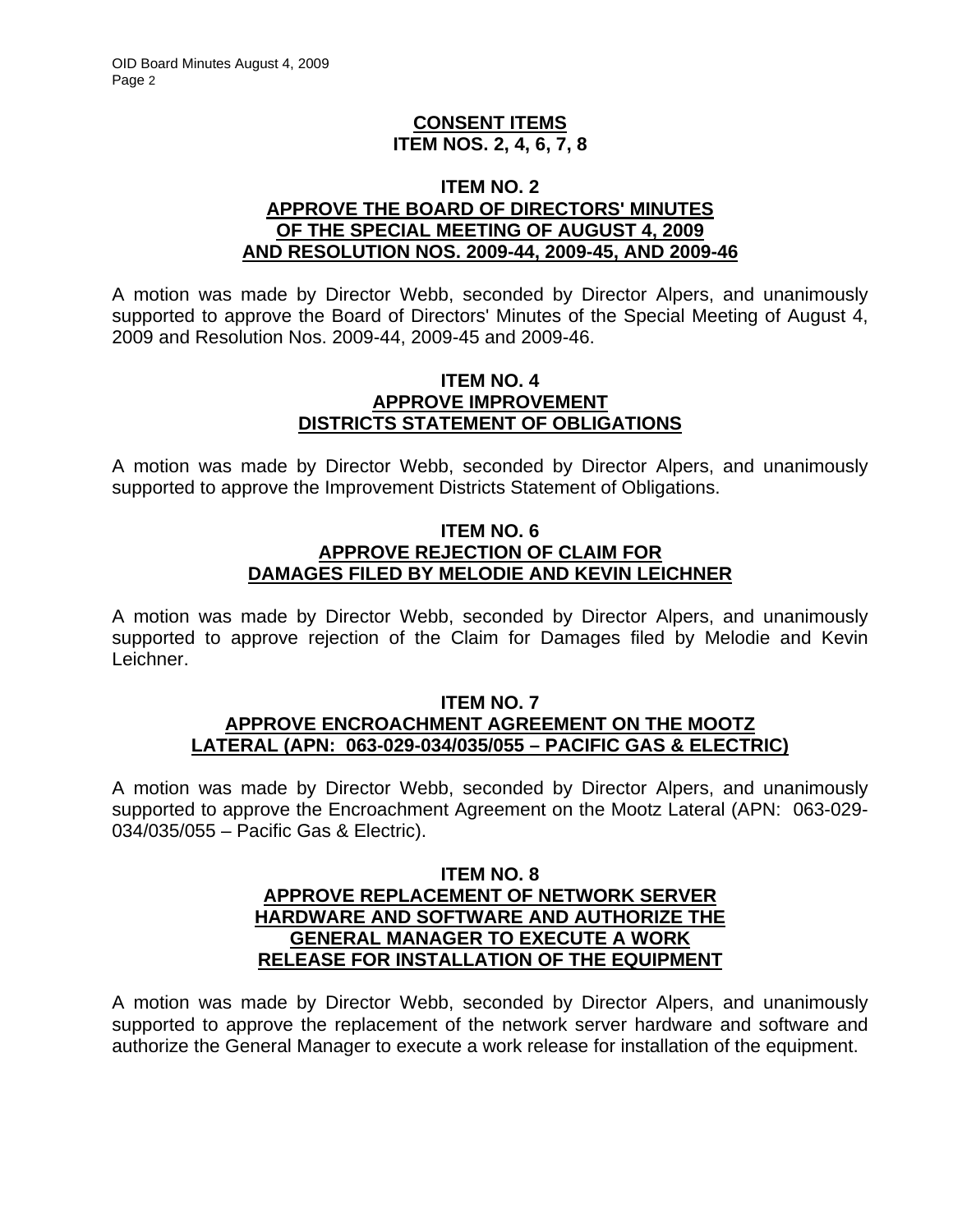## **ACTION CALENDAR ITEMS NOS. 3, 5, 9, 10, 11, 12, 13**

### **ITEM NO. 3 APPROVE OAKDALE IRRIGATION DISTRICT REVISED STATEMENT OF OBLIGATIONS**

General Manager Steve Knell stated that he had pulled this agenda report from the Consent Calendar because the Statement of Obligations had been revised to include a payment to Pat and Brenda Joslin.

Director Bairos had a question concerning the payment to Volvo Rents for a brush chipper. Director Bairos asked how long the District would be using this piece of equipment and if the District was looking into purchasing a brush chipper. Support Services Manager Jason Jones stated that the District will be using it through the summer and he is waiting for Volvo Rents to provide him with a quote for the purchase of a brush chipper for next year's budget.

A motion was made by Director Webb, seconded by Director Clark, and unanimously supported to approve the Oakdale Irrigation District Statement of Obligations.

### **ITEM NO. 5 APPROVE PURCHASE OF REPLACEMENT NETWORK COMPUTERS**

Director Clark stated that all replacement computers on the agenda report are Hewlett Packard Computers. He asked if the District had received bids from additional vendors to which Chief Financial Officer Kathy Cook stated that she did receive bids from other vendors. Director Clark asked that all bids be shown on future agenda reports for replacement of network computers.

A motion was made by Director Clark, seconded by Director Webb, and unanimously supported to approve the purchase of replacement network computers.

### **ITEM NO. 9 REVIEW AND TAKE POSSIBLE ACTION ON AWARD OF BID FOR THE NORTH SIDE REGULATING RESERVOIR PROJECT TO LOWEST RESPONSIVE QUALIFIED BIDDER**

Staff solicited bids for the North Side Regulating Reservoir Project from twelve (12) contractors of which twenty-two (22) attended the mandatory Pre-Bid meeting. The bids were due on July 29, 2009 which nine (9) bidders submitted bids. The low bid was received from Ross Carroll Construction but, their bid was determined to be Non-Responsive for failure to submit an acceptable Bid Deposit as specified in the bid documents, failure to self-perform 50% or more of the scope of work and listing of a subcontractor for electrical work not licensed.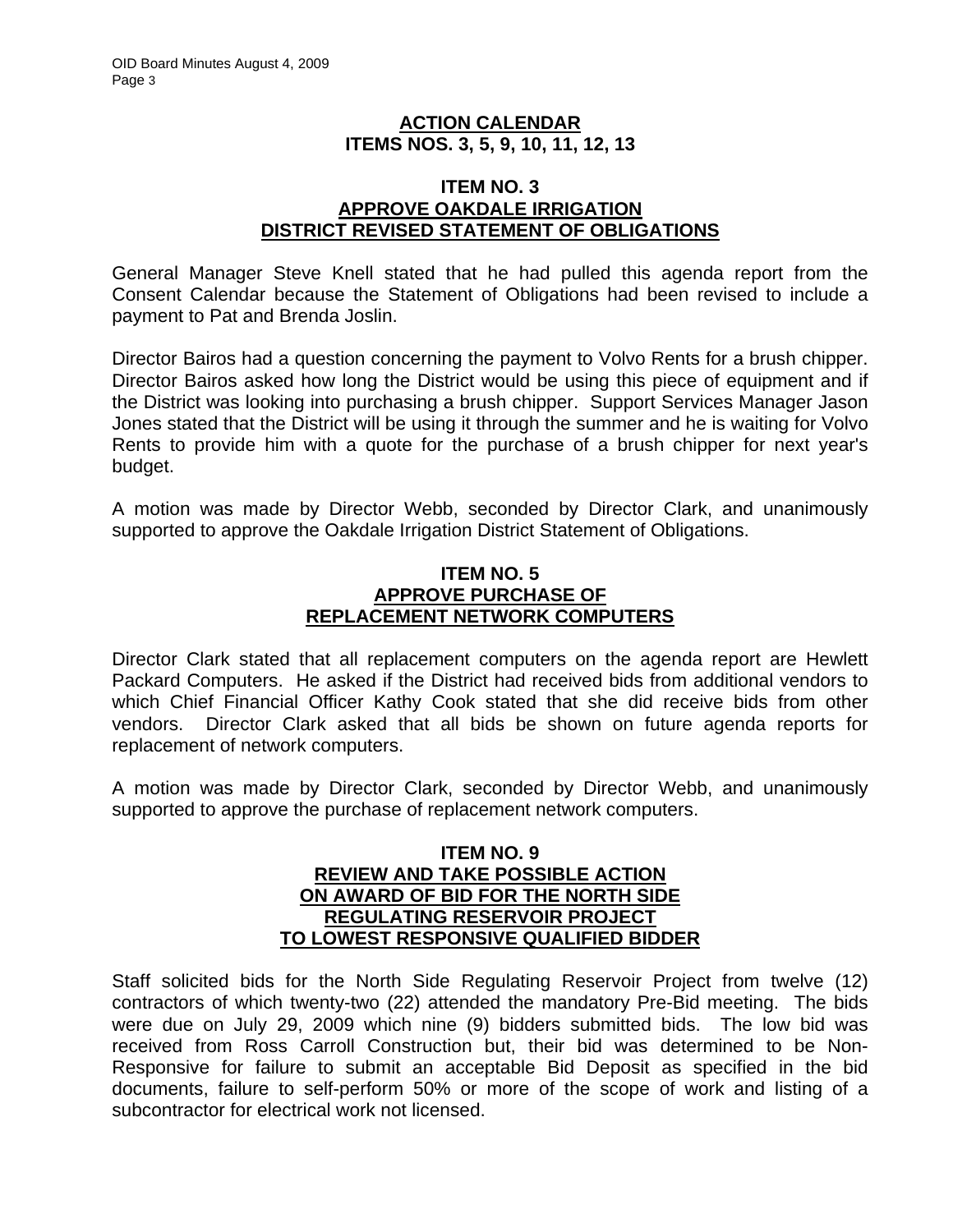OID Board Minutes August 4, 2009 Page 4

The next lowest bidder and recommended for the award of the North Side Regulating Reservoir is Floyd Johnston Construction Co. Inc. of Clovis, CA with a bid of \$3,241,445.64. All references were called with some unavailable for consultation. Out of seven (7) references listed five (5) responded with the same comments, quality contractor, innovative, more than enough resources, on schedule, very few change orders and a safe contractor. In addition, Floyd Johnston Construction performed five (5) projects for SSJID. Mr. Sam Bologna, of SSJID, was contacted and he stated they had some personality conflicts but the work was of a high quality and SSJID would not have a problem of recommending Floyd Johnston for any future work. This comment was the same from the other references contacted.

Staff recommends the award for the North Side Regulating Reservoir be awarded to Floyd Johnston Construction Co. Inc. for a lump sum price of \$3,241,445.64.

Sean Carroll, President of Ross F. Carroll, Inc. was present and discussed the reasons that the Board should award the bid to Ross F. Carroll. He passed out a letter dated August 3, 2009 which memorialized his discussion.

A motion was made by Director Bairos to award the bid to Ross F. Carroll and seconded by Director Taro for discussion.

After lengthy discussion Director Bairos withdrew his motion and Director Taro withdrew his second to the motion. The board unanimously agreed to table this matter to allow the District's General Counsel time to review this item and to reconvene on Thursday, August 6, 2009 at 5:00 p.m. to discuss this item further.

## **ITEM NO. 10 REVIEW AND TAKE POSSIBLE ACTION ON THE CONDITIONAL AWARD OF BID TO MAJORIAN MINES FOR THE SOUTH MAIN CANAL AND TUNNELS PROJECT GIVEN AT THE JULY 21, 2009 BOARD MEETING**

Staff, in cooperation with its Construction Manager, Condor Earth Technologies, has reviewed in detail Magorian Mines bid submittal for compliance with the bed specifications for the South Main Canal and Tunnel Project. They have also reviewed in detail the bid protests received from Sierra Mountain Construction, Johnson Western Gunite, OE3 and others.

Based on that review, and with legal input from counsel, Staff recommends that the District, with its considerable discretion afforded it under the law, determine that the discrepancies in the Magorian Mine bid are inconsequential, affirm Magorian Mines as the low bidder, and award the contract accordingly.

Staff was available to answer any questions.

A motion was made by Director Clark and seconded by Director Bairos to award the bid to Magorian Mines. Director Alpers noted the motion and proceeded to discussion of this item.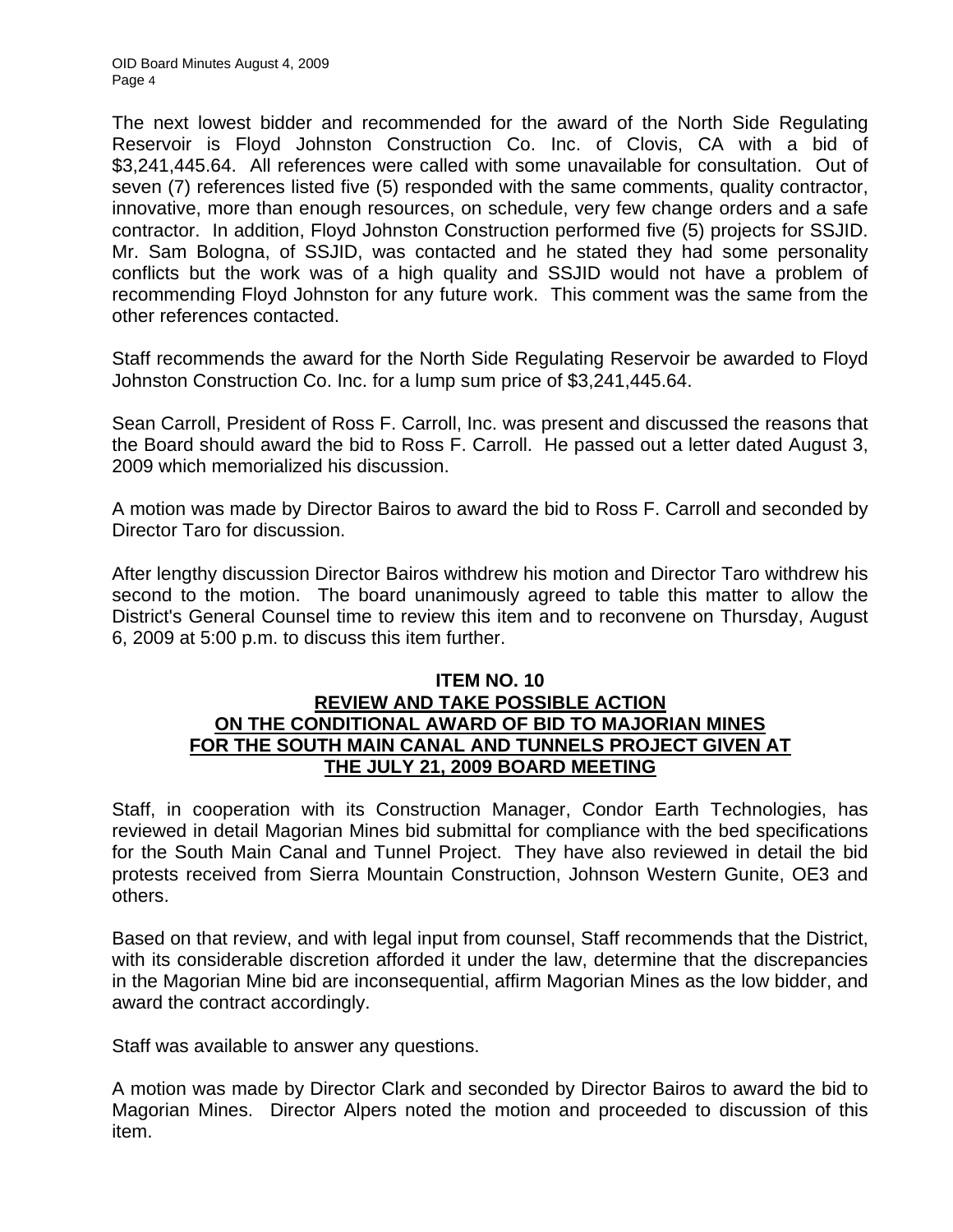Attorney Lisa Wright was present appearing on behalf of Sierra Mountain Construction and Johnson Western Gunite and discussed the discrepancies contained in the Magorian Bid and stated that they are material and that the bid should be awarded to Sierra Mountain Construction.

Also present at the hearing and orally concurring with Attorney Wright were Doug Benton of Sierra Mountain Construction, Mike Vickens of OE3, Sam Uller with the Foundation for Fair Contracting, Jim Wood, Field Representative with the Laborer's Union in Modesto, Bill Boucher an Oakdale resident with 35 years experience in construction and currently working for the Laborer's Union, and Nick Nerritch of Sierra Mountain Construction.

Ron Skaggs of Condor Earth Technologies was also present and clarified some of the issues raised by the audience and qualified Magorian Mines' ability to perform the work.

After lengthy discussion Director Alpers stated that a motion had been made by Director Clark, seconded by Director Bairos to award the bid to Magorian Mines in the amount of \$5,262,938. Director Alpers called for a roll call vote:

| Director Taro:          | Yes |
|-------------------------|-----|
| <b>Director Bairos:</b> | Yes |
| <b>Director Alpers:</b> | Yes |
| Director Clark:         | Yes |
| Director Webb:          | Yes |

Motion carried by a vote of 5-0.

## **ITEM NO. 11 REVIEW AND TAKE POSSIBLE ACTION AUTHORIZING GENERAL MANAGER TO EXECUTE AN AGREEMENT FOR THE EXCAVATION, PURCHASE, AND STORAGE OF BORROW MATERIAL AND A WORK RELEASE TO RIVERA AND SON EARTH MOVING AND GRADING FOR BORROW MATERIAL EXCAVATION (APN: 002-020-006 – BRUNK)**

On July 13, 2009, Support Services Manager Jason Jones met with Jim Brunk at his residence to discuss a potential borrow site. The terms of the Agreement in part, have been outlined below and may be found more specifically in the attached Agreement. In part, the terms are as follows:

In 2009, Oakdale Irrigation District (OID) will contract with Rivera & Son Earth Moving and Grading to excavate approximately one-hundred thousand (100,000) cubic yards of material at a cost of \$2.30 per cubic yard, stock pile the material on site at a predetermined location. OID will pay Jim Brunk fifty thousand (50,000) dollars upon project start date.

In 2010, OID will pay the remaining fifty thousand (50,000) dollars to Jim Brunk.

In 2011, if all the borrow material has not been removed; OID will rent the remaining area occupied by the stockpile at a cost of two thousand (2,000) dollars per acre.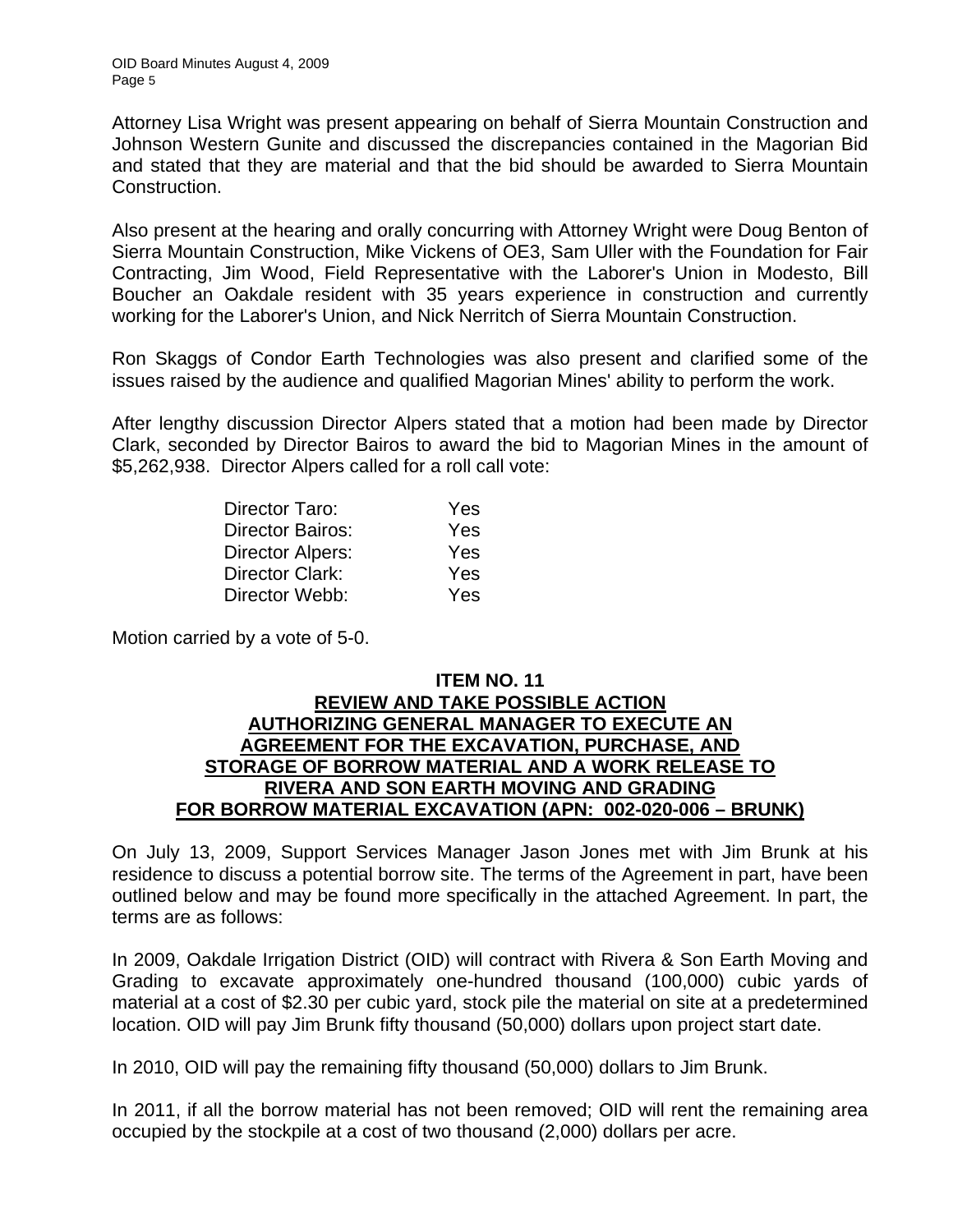Taking into account the conditions of the Agreement outlined above and as included herein, the total cost per cubic yard will be \$3.35. The "going" rate for borrow material is approximately \$6.00 per cubic yard netting OID an estimated savings of \$2.65 per cubic yard.

A motion was made by Director Clark, seconded by Director Alpers, and unanimously supported to authorize the General Manager to execute an Agreement for the Excavation, Purchase, and Storage of Borrow material and a Work Release to Rivera and Son Earth Moving and Grading for borrow material excavation (APN: 002-0020-006 – Brunk).

# **DISCUSSION ITEM NOS. 12, 13, 14**

# **ITEM NO. 14 DISCUSSION ON 100-YEAR CELEBRATION**

General Manager Steve Knell updated the Board on the status of the 100-Year Celebration.

# **ITEM NO. 13 DISCUSSION ON THE USE OF WATER TRANSFER REVENUES**

The Board approved a water transfer of 20,000 acre feet at \$250 per acre foot to assist the Westside farmers in this drought year. The payments to OID will be spread over the next 3 months period. Per Board Policy, water transfer revenues are divided 80/20 with 80% going to the Capital Improvement Budget and 20% going to the General Fund.

OID revenues from Tri Dam will be down about \$3.5 million due to below normal generation and low market prices for power. The General Fund will need the water transfer revenue to balance the budget, which is about 70% of the water transfer revenue, not 20% as policy dictates.

Assuming the Board approves using the water transfer revenues to offset a shortfall in power revenues to balance the budget, how does the Board wish to allocate the remaining \$1.5 million?

This is a discussion item for either referral to the Finance Committee or for direction to staff on preparation of an action item at the next Board meeting.

Director Alpers stated that this item would be placed on the action agenda for the next meeting.

# **ITEM NO. 14 DISCUSSION ON H1N1 VIRUS (SWINE FLU) PREPARATION**

The General Manager discussed the District's preparations for the upcoming flu season and the anticipated presence of the H1N1 virus.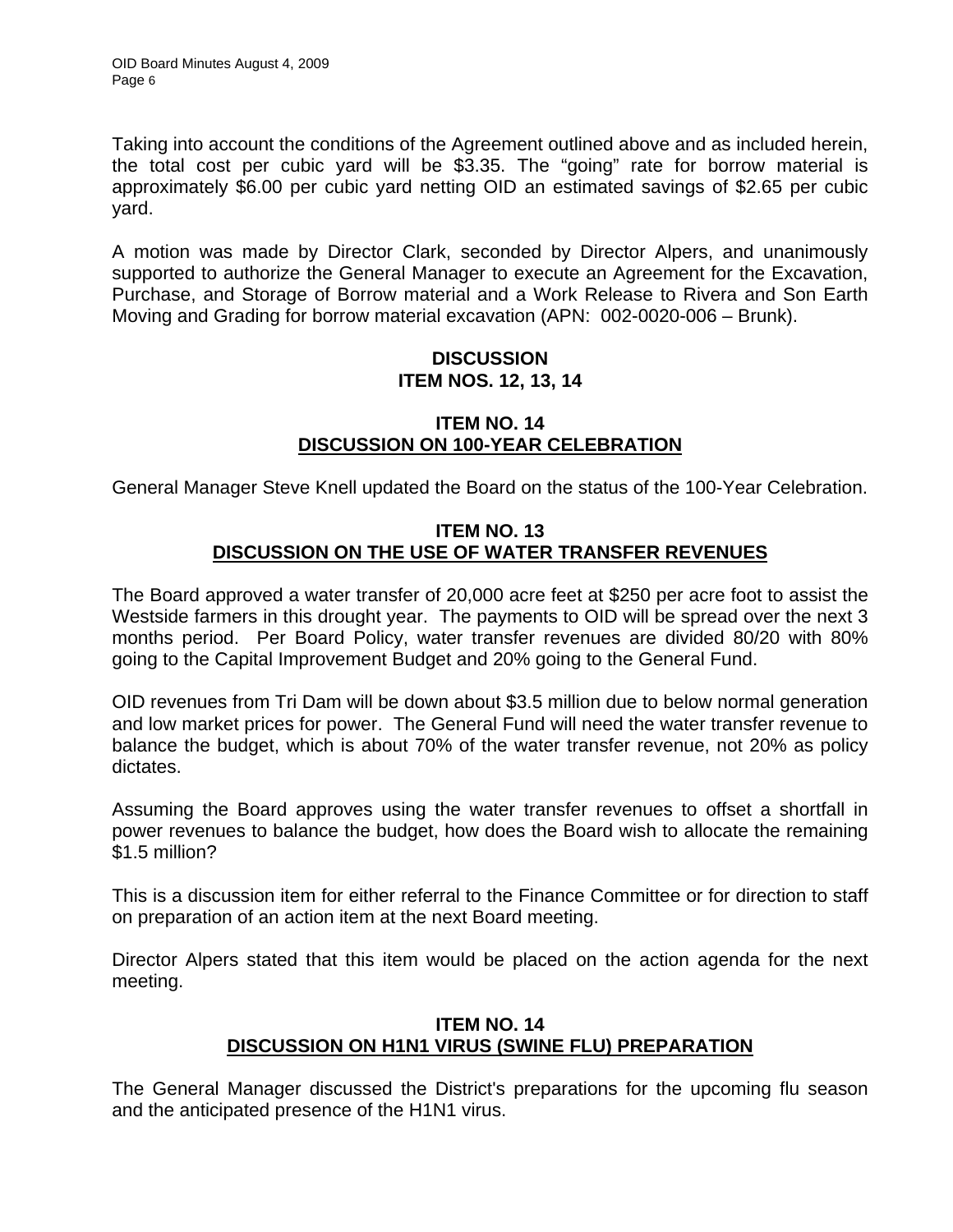# **ITEM NO. 16 COMMUNICATIONS**

# A. **GENERAL MANAGERS REPORT**

# **Safety Activities**

- 1. 203 days without a lost time injury accident.
- 2. Rigging Training held Friday, July 31<sup>st</sup>.
- 3. H1N1 Virus education to employees

# **Administration Activities**

- 1. LAFCO approved Conde Annexation July 22<sup>nd</sup>.
- 2. Attended USCID Planning meeting on July 23, 2009.
- 3. Working with CHP on MOU for bus inspections.
- 4. Stanislaus County Fair has begun.
- 5. Working with Contract Manager on bid protests.
- 6. Call from Supervisor Bill Obrien on landowner questions he received about water.
- 7. Working on Mr. Felte's retirement party
- 8. Todd Morris from SDS Research discussing follow-up survey
- 9. Monday morning conference calls with SJRG members on legal issues
- 10. Water transfer meeting being scheduled with SSJID on ending of SEWD contract and finding other transfer partners
- 11. Legal Notes:
	- a. Knights Ferry Closing Briefs and Response to Briefs are submitted.
	- b. ID 52 Civil suit as been sent to Schrimp's office

# **Contract and Special Project Activities**

- 1. Little John Creek Dam Project Landowner agreement signed and remote controls being installed.
- 2. Riverbank/South Main Project is closed.
- 3. Fairbanks/SSJID Main The Final Payment has been paid. Final Unconditional Lien Release due by August 6, 2009.
- 4. South Main Canal and Tunnel Projects  $-$  Bids were received on July 17<sup>th</sup>, 2009 and opened. The apparent lowest responsible qualified bidder was Magorian Mine Services. Bid protests from several contractors and organizations have been received opposing the award. The award is under Attorney review with the award pending.
- 5. 2-Mile Bar Tunnel (CEQA & Engineering) Condor continues to perform some preliminary engineering to support CH2MHILL on the CEQA evaluation for the 2-Mile Bar Tunnel. Dave Giomi of Cogdill & Giomi Property Appraisers is performing the land appraisal for the Right-of-Way land acquisition. The land appraisal will be completed by October 1, 2009.
- 6. North Side Regulating Reservoir Bids were received on July 29, 2009. The award recommendation will be in the Board Agenda meeting if bids can be reviewed and conformed, Twenty-two contractors attended the Pre-bid meeting and are preparing bids. Some will be submitting bids to the General Contractors as subcontractors.
- 7. Development of the project schedules are in progress for the North Side Regulating Reservoir and the South Main Projects. The Construction Management Program is being developed now for the 2009/2010 projects.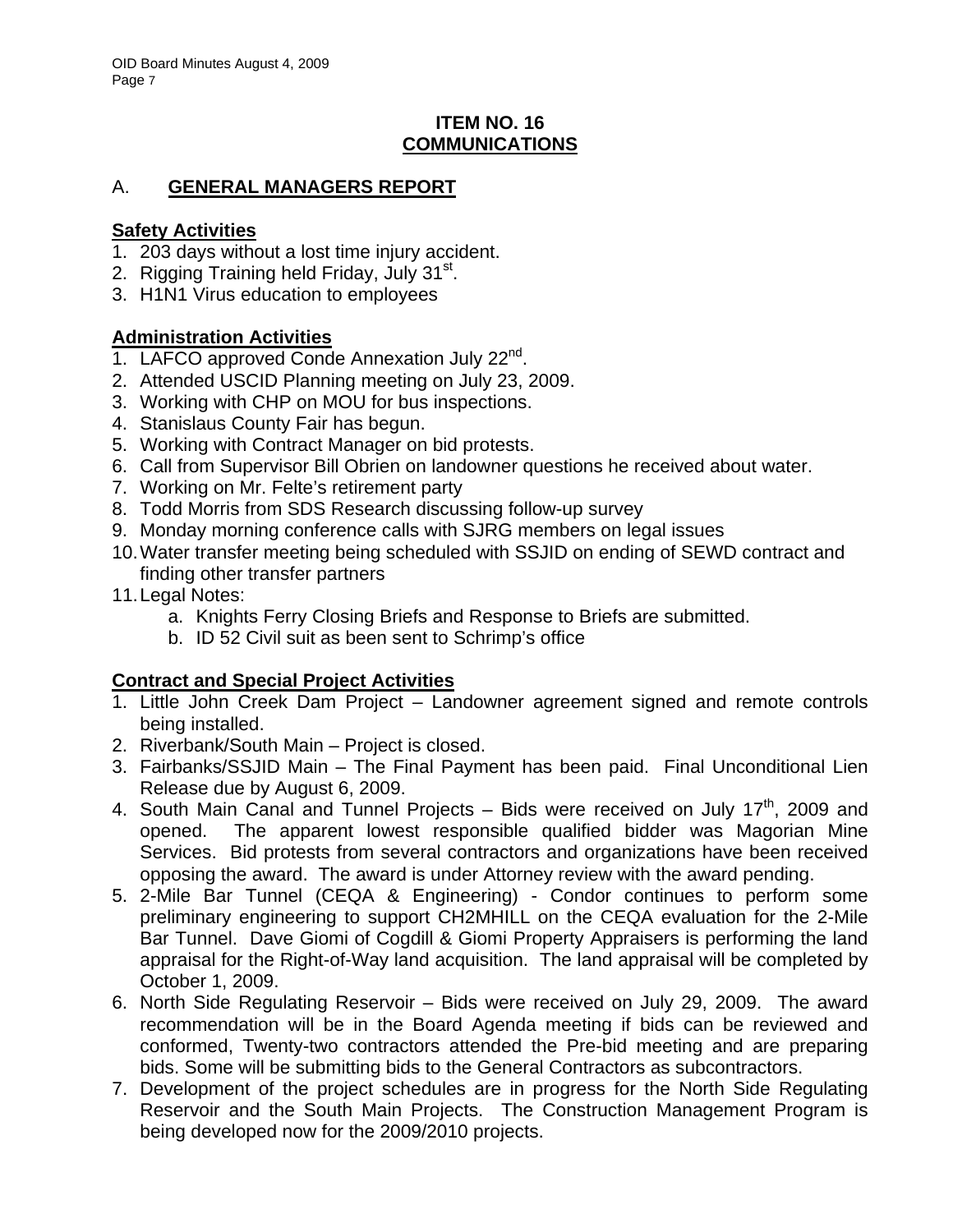- 8. Contract Administration activities on issued contracts to be renewed and/or issued, Work Releases and Change Orders for all contracts.
- 9. Organizational and project execution plans are being developed and assemble for all the 2009/2010 projects and will be completed by August 7, 2009.
- 10. Contracts Management training course program will start with Contracts and Engineering Staff during the first week of August.
- 11. Construction Management and Contracts Administration manuals being developed

# **Construction & Maintenance Activities**

- 1. Review of Job Set Up Forms
- 2. Various Landowner meetings regarding maintenance work.
- 3. Preparing and conducting evaluations with the Support Services employees.
- 4. Assisting Engineering Department with constructability review of Capital Improvement Projects.
- 5. Conducted Basic Boom Truck & Rigging Safety Class on Friday, July 31<sup>st</sup>.
- 6. Repairs completed on the Lesinini#2 on Barney Leard's property on July 21<sup>st</sup>.
- 7. C&M crews continuing to gain back drive able access on District facilities. Crews are currently working on the Brichetto Lateral.
- 8. Started preparing for the 2009/2010 Construction Season.

# **Engineering Activities**

- 1. Continuing to work with V.A. Rodden on Phase I work, future phases (II and III) and Annexation. Phase I invoices received Thursday, July 16, 2009. Grant of Easement language being reviewed by OID and V.A. Rodden Legal Counsels.
- 2. P&P working on design drawings for 2009/2010 Capital Projects. All design work for the 2009/2010 winter work season should be completed within the next couple weeks.
- 3. USFWS Mitigation payment will be made today as it pertains to mitigation for the North Side Regulating Reservoir. Awaiting final decision document from USACOE which is dependent upon receipt of the 401 from the RWQCB. Working with FISHBIO on MOU for Honolulu Mitigation. Final Rare Plant Survey Tech Memo delivered to USFWS on 7/28/09. Bids on the North Side Regulating Reservoir were opened on 7/29/09.
- 4. Lake and Streambed Alteration Agreement for the Cashman Dam Replacement Project was received on 7/24/09.
- 5. Landowner meetings for the 2009/2010 Capital Projects have been completed.
- 6. Preparation of several issues for consideration by the Water Committee.
- 7. P&P working on abutment design for new bridge to span Wildcat Creek.
- 8. Ongoing project status meetings with Provost and Prichard, Inc.
- 9. Assistant Engineer, Eric Thorburn passed the 8-hour and surveying portions of his professional engineer's examination.

# **Finance and Accounting Activities**

- 1. Continue to work on the implementation of the new enterprise software.
- 2. Sent water account delinquencies to San Joaquin County to be added to the tax rolls on July 31, 2009.
- 3. Training new account clerk and payroll clerk. CFO is providing backup for tasks that are falling behind due to training of personnel in new positions.
- 4. Preparation and review of specifications for purchasing 2009 PC and network server replacements.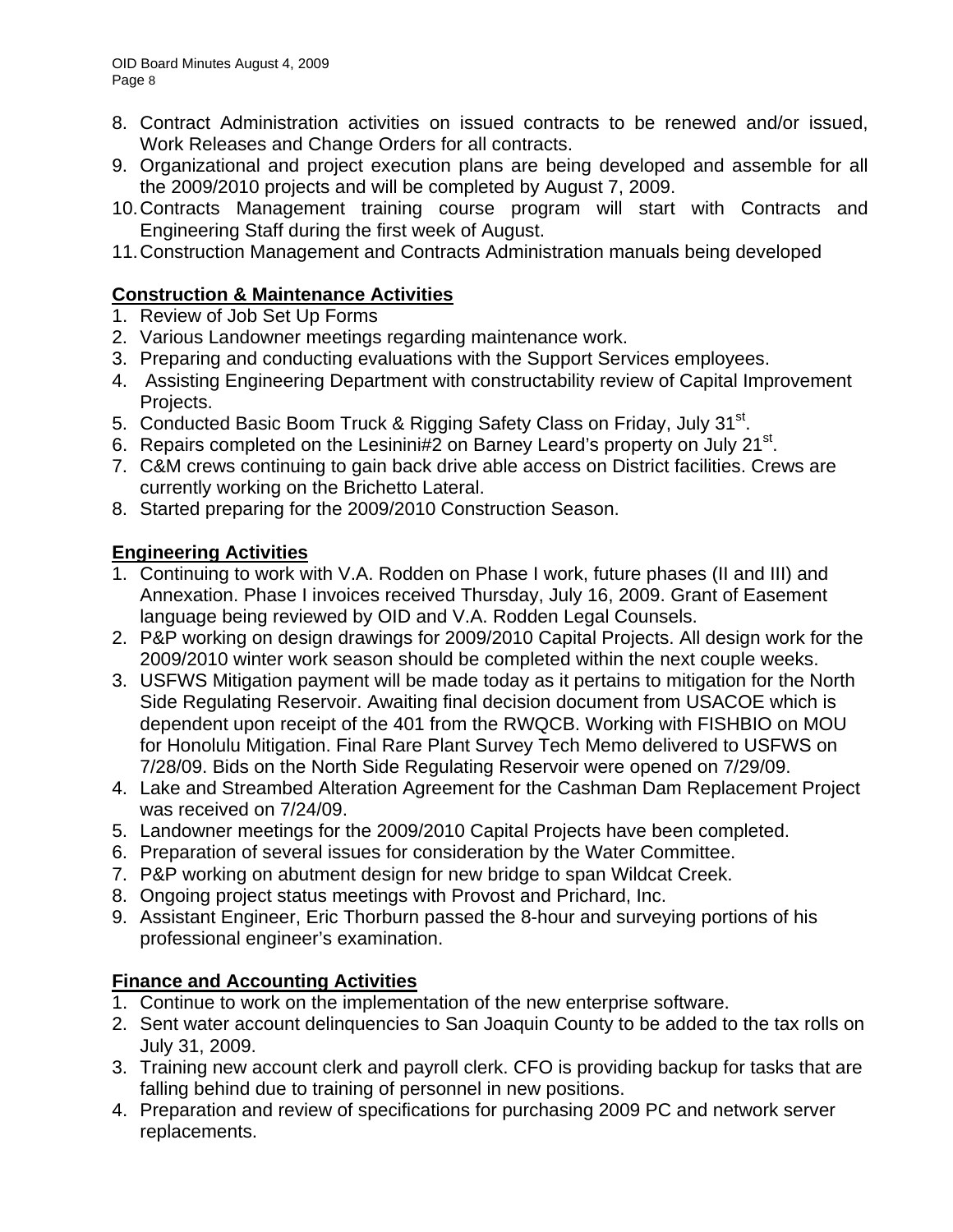- 5. Begin to work on 2010 budget.
- 6. Routine accounting functions (AP, AR, PR, billings, account reconciliations, etc.

## **Water Operations Activities**

- 1. Currently on an 11 Day Rotation. A 12 Day Rotation will follow.
- 2. Attended Pesticide TMDL meeting on July 23 at the RWQCB offices in Rancho Cordova.
- 3. Ongoing water quality monitoring for Magnicide applications.
- 4. Coordinating South Main Water Measurement activities.
- 5. Assisting Engineering Department with plan review when required.
- 6. Responding to various landowner issues/concerns.
- 7. Finalized agreement with Rancheria Del Rio Estanislaus for access to Johnny Creek SCADA tower.

Water Operations Manager Kevin King gave the Board an update on the ET Moisture Tracking and gave a Water Operations Status Report.

## B. **COMMITTEE REPORTS**

There were no committee meetings to report.

# C. **DIRECTORS' COMMENTS/SUGGESTIONS**

#### Director Taro

Director Taro had no comments.

#### Director Bairos

Director Bairos commented that the new landscaping was a big improvement and looked good. Director Bairos also asked if our bid form documents had been reviewed by legal counsel recently to make sure that we have everything that is necessary in the document. Director Bairos further stated that he hoped that there was no collusion occurring because the Board would not tolerate that.

Director Clark Director Clark had no comments

Director Webb Director Webb commended staff for the good job that they are doing.

#### Director Alpers

Director Alpers stated the District has a solid staff and we should listen to staff and trust their recommendations rather than listening to hearsay and audience comments. We should listen to our staff and trust them. Director Alpers commented on the fact that Merced Irrigation District raised its water rates this Spring. Director Alpers further stated that he had reviewed all of the agendas of the irrigation districts in the Central Valley to try and find a new approach to public comment. He stated that he and the General Manager would be working on changing the agenda language to clarify public comment.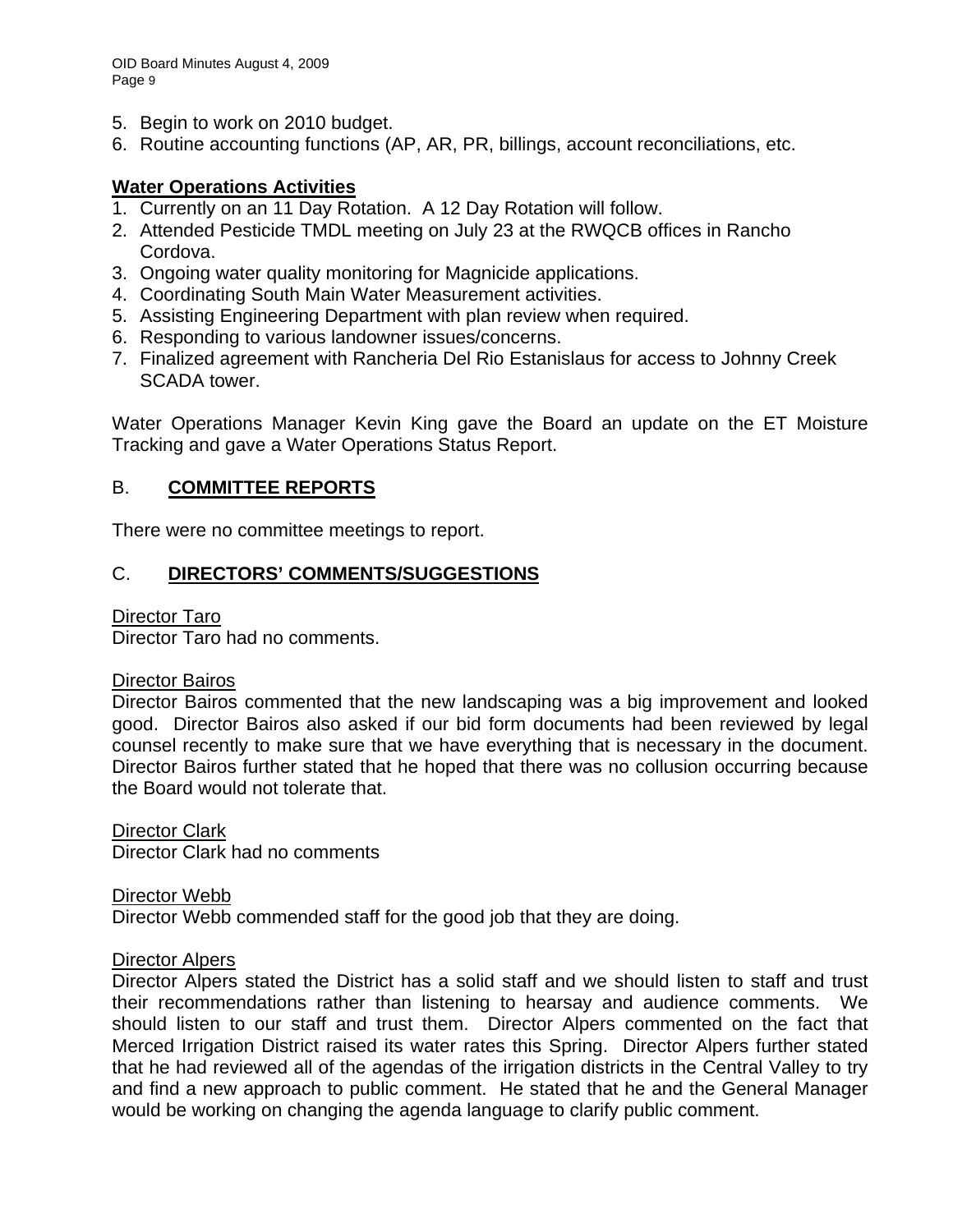At the hour of 11:08 a.m. the Board adjourned to Closed Session

## **CLOSED SESSION ITEM NO. 16**

### **A.** *Government Code* **§§54956.9(b) Anticipated Litigation**  Two (2) Cases

- **B.** *Government Code* **§§54956.9(b) Litigation Matters** 
	- (1) *Lubbers v. OID*
	- (2) *Agee v. OID*

At the hour of 11:37 a.m. the Board adjourned to open session

General Manager Steve Knell stated that there was no reportable action from Closed Session.

At the hour of 11:37 a.m. the meeting was adjourned until Thursday, August 6, 2009 at 5:00 p.m.

At the hour of 5:10 p.m. on Thursday, August 6, 2009 the meeting was called to order. Upon roll call there were present:

| Directors:            | Jack D. Alpers, President<br>Al Bairos, Jr., Vice President<br>Steve Webb<br>Frank B. Clark<br>Tony Taro                                                              |
|-----------------------|-----------------------------------------------------------------------------------------------------------------------------------------------------------------------|
| <b>Staff Present:</b> | Steve Knell, General Manager/Secretary<br>Gary Jernigan, Contract/Special Projects Manager<br>John Davids, District Engineer<br>Jason Jones, Support Services Manager |
| Also Present:         | Roger M. Schrimp and Clinton Walker, General Counsel                                                                                                                  |

Director Alpers stated that the Board has reconvened to further discuss the following action item.

### **ITEM NO. 9 REVIEW AND TAKE POSSIBLE ACTION ON AWARD OF BID FOR THE NORTH SIDE REGULATING RESERVOIR PROJECT TO LOWEST RESPONSIVE QUALIFIED BIDDER**

Staff solicited bids for the North Side Regulating Reservoir Project from twelve (12) contractors of which twenty-two (22) attended the mandatory Pre-Bid meeting. The bids were due on July 29, 2009 which nine (9) bidders submitted bids. The low bid was received from Ross Carroll Construction but, their bid was determined to be Non-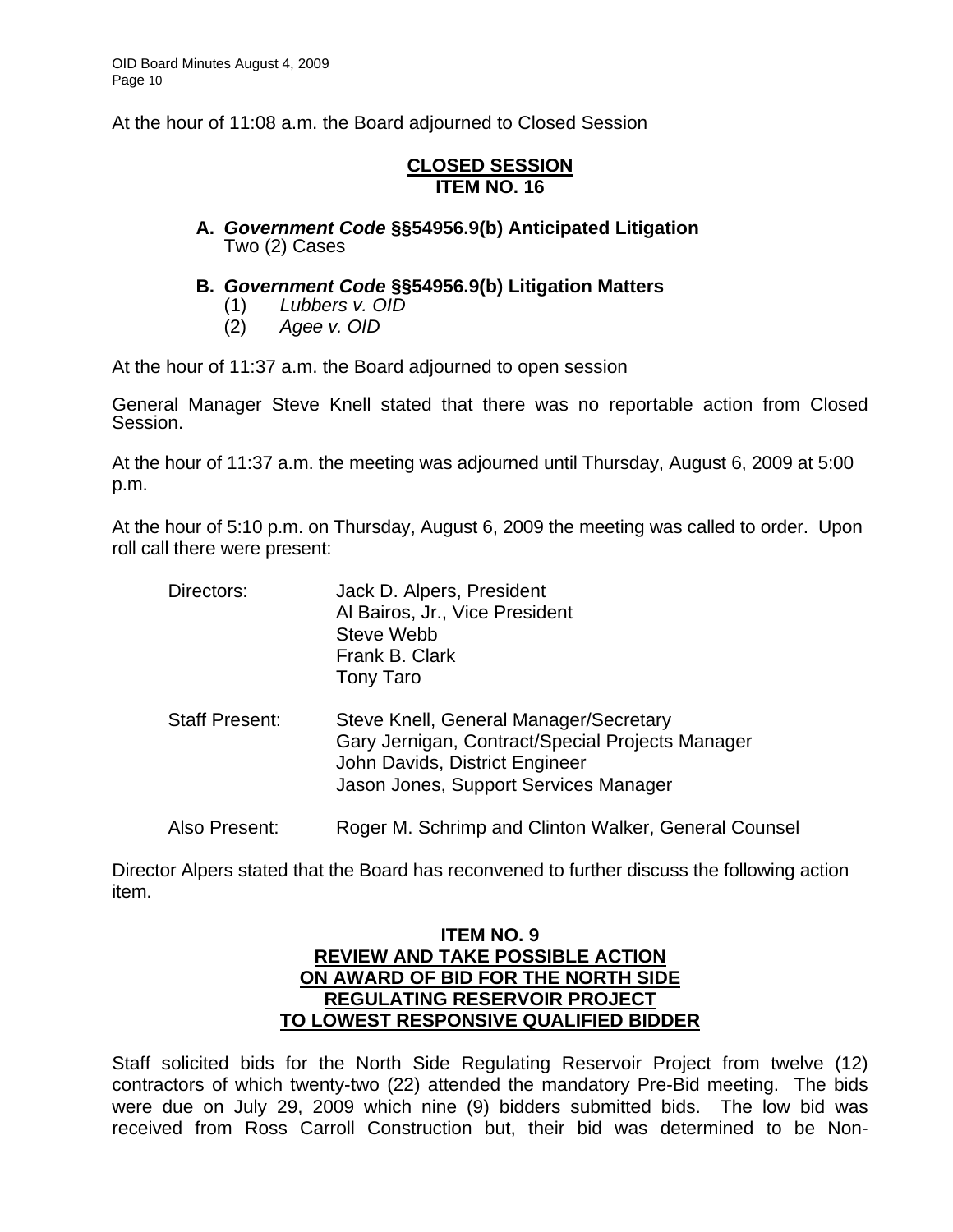Responsive for failure to submit an acceptable Bid Deposit as specified in the bid documents, failure to self-perform 50% or more of the scope of work and listing of a subcontractor for electrical work not licensed.

The next lowest bidder and recommended for the award of the North Side Regulating Reservoir is Floyd Johnston Construction Co. Inc. of Clovis, CA with a bid of \$3,241,445.64. All references were called with some unavailable for consultation. Out of seven (7) references listed five (5) responded with the same comments, quality contractor, innovative, more than enough resources, on schedule, very few change orders and a safe contractor. In addition, Floyd Johnston Construction performed five (5) projects for SSJID. Mr. Sam Bologna, of SSJID, was contacted and he stated they had some personality conflicts but the work was of a high quality and SSJID would not have a problem of recommending Floyd Johnston for any future work. This comment was the same from the other references contacted.

Staff recommends the award for the North Side Regulating Reservoir be awarded to Floyd Johnston Construction Co. Inc. for a lump sum price of \$3,241,445.64.

Engineer's estimate for the project is \$6,090,000.

Sean Carroll, President of Ross F. Carroll, Inc. was present and discussed the reasons that the Board should award the bid to Ross F. Carroll. He passed out a letter dated August 3, 2009 which memorialized his discussion.

A motion was made by Director Bairos to award the bid to Ross F. Carroll and seconded by Director Taro for discussion.

After lengthy discussion Director Bairos withdrew his motion and Director Taro withdrew his second to the motion. The board unanimously agreed to table this matter to allow the District's General Counsel to review this item and that the Board would reconvene on Thursday, August 6, 2009 at 5:00 p.m. to discuss this item further.

#### **August 6, 2009 Addendum:**

Staff, in cooperation with its Construction Manager, Provost and Pritchard, and legal input from counsel, have reviewed in detail the bid submitted by the "apparent low bidder" Ross F. Carroll for the North Side Reservoir Project. Based on that review, Staff recommends that the District declare the Ross F Carroll bid non-responsive and award the project to the next lowest responsive bidder, Floyd Johnston Construction. Evaluation of the capabilities of Floyd Johnston Construction shows they are a fully responsible contractor and their bid has been reviewed and found to be fully responsive to the bid specifications.

Staff and General Counsel were available to answer any questions.

After discussion by the Board a motion was made by Director Clark, seconded by Director Alpers to award the contract to the second lowest bidder, Floyd Johnston Construction Co. Director Alpers stated that the item was open for discussion by the public.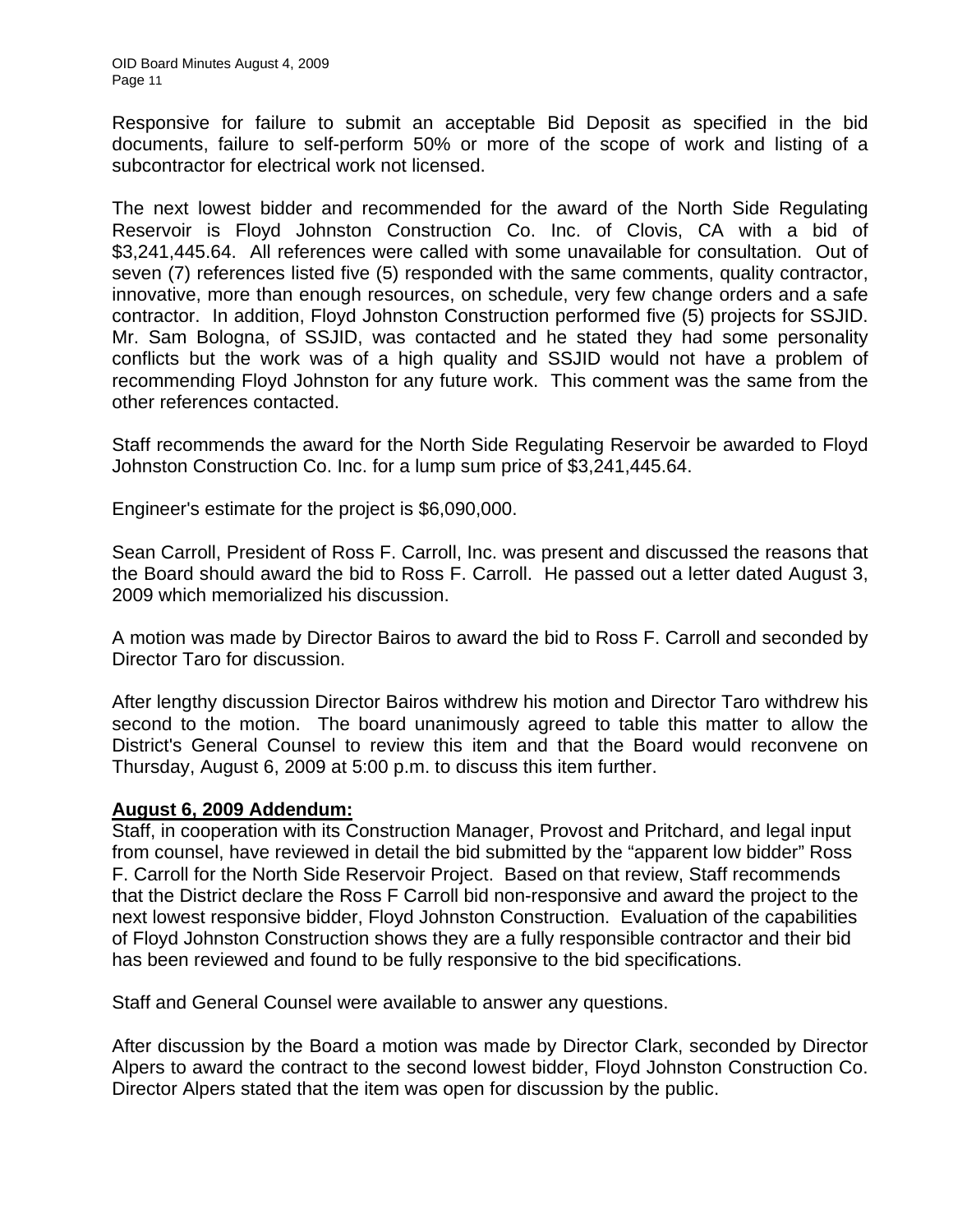Russell Cook, Attorney on behalf of Floyd Johnston Construction Company, Inc., stated that he was present to make sure that the Public Contracts Code was complied with to ensure that the bid was responsive and responsible. He went over three different bases upon which Floyd Johnston Construction Company, Inc. could challenge the award of bid to Ross F. Carroll.

Sean Carroll, President of Ross F. Carroll was present and stated he had intended to give his opinion today, but has changed his mind and decided not to go down that road. He stated that desperate times call for desperate measures and he felt that this was only a desperate attempt to try and pick up some work. He stated that he felt that there were some conflicts in what Attorney Cook said. Mr. Carroll stated that the Board is setting a new precedent today.

Gregg Striker who has worked for Floyd Johnston Construction for over thirty-two years stated that Floyd Johnston Construction had done a very large project for the District several years ago. This project was performed in record time and the pipeline is still functioning for the District.

General Manager Steve Knell stated that the District is not setting a new precedent he stated that the District put out a bid document in a professional bidding arena and the low bidder had some errors in the document. He stated that the District has to abide by the Public Contracts Code and award the bid to the next lowest bidder.

Roger M. Schrimp, General Counsel for the Oakdale Irrigation District stated that the bid was looked at from Ross F. Carroll's perspective, from the District's perspective, and Attorney Cook's letter was researched. Attorney Schrimp stated that from a technical standpoint the Ross F. Carroll bid does not qualify based on the bond.

Director Alpers stated that there was a motion made by Director Clark, seconded by Director Alpers to award the contract to the second lowest bidder, Floyd Johnston Construction Co. and he called for a roll call:

| Director Webb:          | Yes |
|-------------------------|-----|
| Director Clark:         | Yes |
| Director Alpers:        | Yes |
| <b>Director Bairos:</b> | No  |
| Director Taro:          | Nο  |

Motion carried by a vote of 3-2.

## **OTHER ACTION ITEM NO. 17**

At the hour of 5:40 p.m. on Thursday, August 6, 2009 the meeting was adjourned. The next Regular Board Meeting of the **Oakdale Irrigation District Board of Directors** is scheduled for **Tuesday, August 18, 2009 at 9:00 a.m.** in the board room at 1205 East F Street, Oakdale, CA.